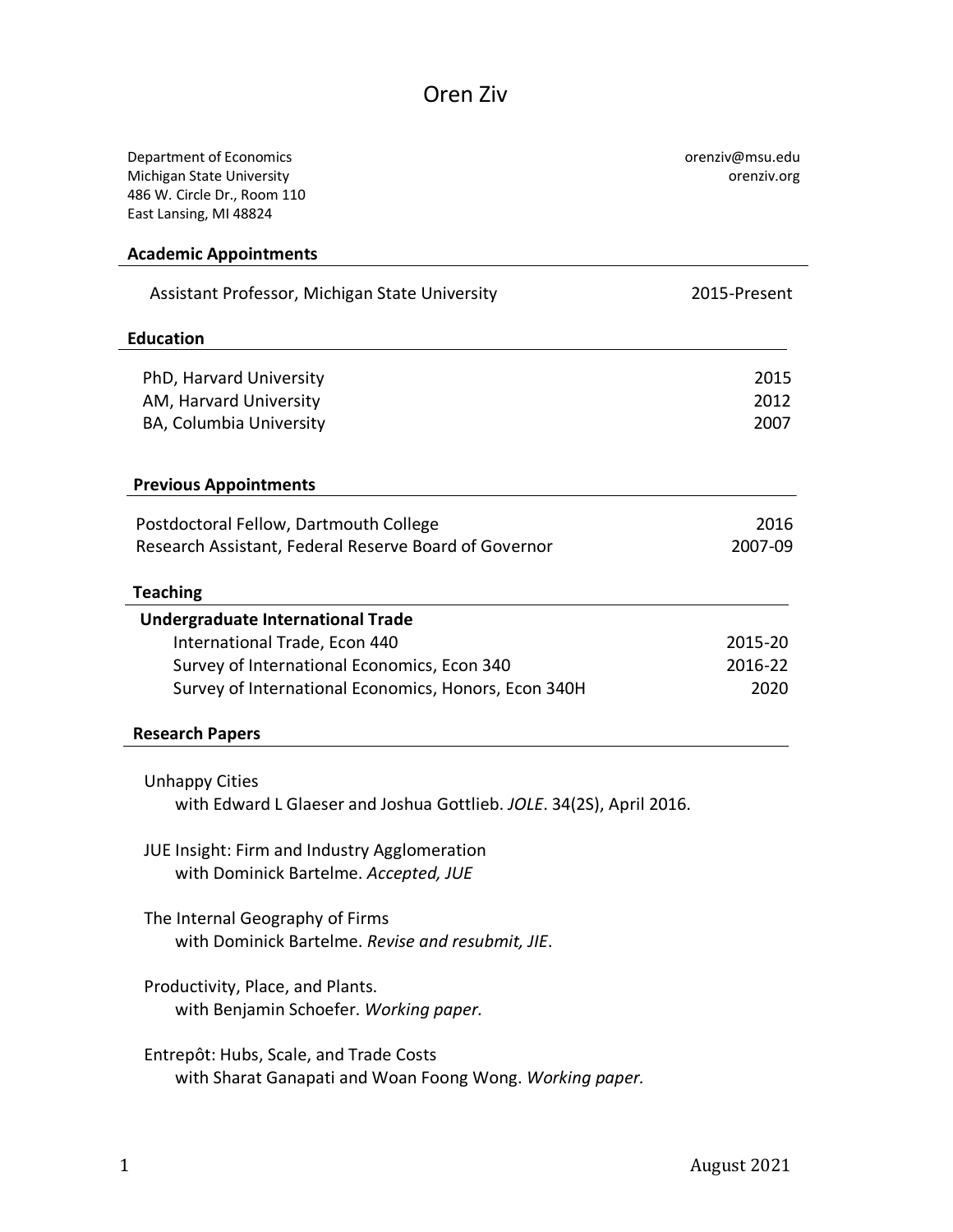The Micro-Geography of Productivity*. Working paper.*

Is the Rent Too High? Landownership and Monopoly Power with Luke Watson. *Working paper.*

## **Grants and Fellowships**

| The Future of Work, Kauffman Foundation                          | 2017-21 |
|------------------------------------------------------------------|---------|
| CoreLogic Academic Research Data Grant                           | 2015    |
| Taubman Center for Local Government Research Grant               | 2014    |
| MIT University Transportation Center Fellowship                  | 2012    |
| National Science Foundation Graduate Research Fellowship         | 2009-12 |
| Kauffman Foundation Dissertation Fellowship                      | 2014    |
| Harvard Interdisciplinary Program on Inequality Fellowship       | 2013    |
| John Jay Scholar Fellowship                                      | 2003-07 |
| IBM Thomas J Watson Fellowship                                   | 2003-07 |
| <b>Professional Service</b>                                      |         |
| <b>Invited Talks and Conference Presentations</b>                |         |
| Market Studies and Spatial Economics, HSE University             | 2021    |
| Conference on Firm Heterogeneity and the Macroeconomy, Oxford    |         |
| <b>ESCOE Conference on Economic Measurement</b>                  |         |
| Urban Economics Association, European Meetings                   |         |
| International Workshop: Market Studies and Spatial Economics     |         |
| University of Michigan International Seminar                     | 2020    |
| CESifo Conference on Global Economy                              |         |
| University of Virginia, Department of Economics                  |         |
| NBER Conference on Cities, Labor Markets, and the Global Economy | 2019    |
| Urban Economics Association, Philadelphia                        |         |
| <b>American Economic Association</b>                             |         |
| IEB V Workshop in Urban Economics                                |         |
| Philadelphia Federal Reserve Bank                                | 2018    |
| Michigan State University (internal)                             |         |
| IDC Hertzelia, Israel                                            |         |
| <b>Urban Economics Association</b>                               | 2017    |
| IEB IV Workshop in Urban Economics                               |         |
| Stanford Institute for Theoretical Economics: New Directions in  | 2016    |
| <b>Economic Geography</b>                                        |         |
| AEA, Session on Productivity, Density, and Re-allocation         |         |
| Dartmouth College                                                |         |
| London School of Economics, SERC                                 | 2015    |
| Pennsylvania State University, New Faces Conference              |         |
| Johns Hopkins University Carey School of Business                |         |
| <b>CUNY Baruch Zicklin School of Business</b>                    |         |
| <b>Bureau of Economic Analysis</b>                               |         |